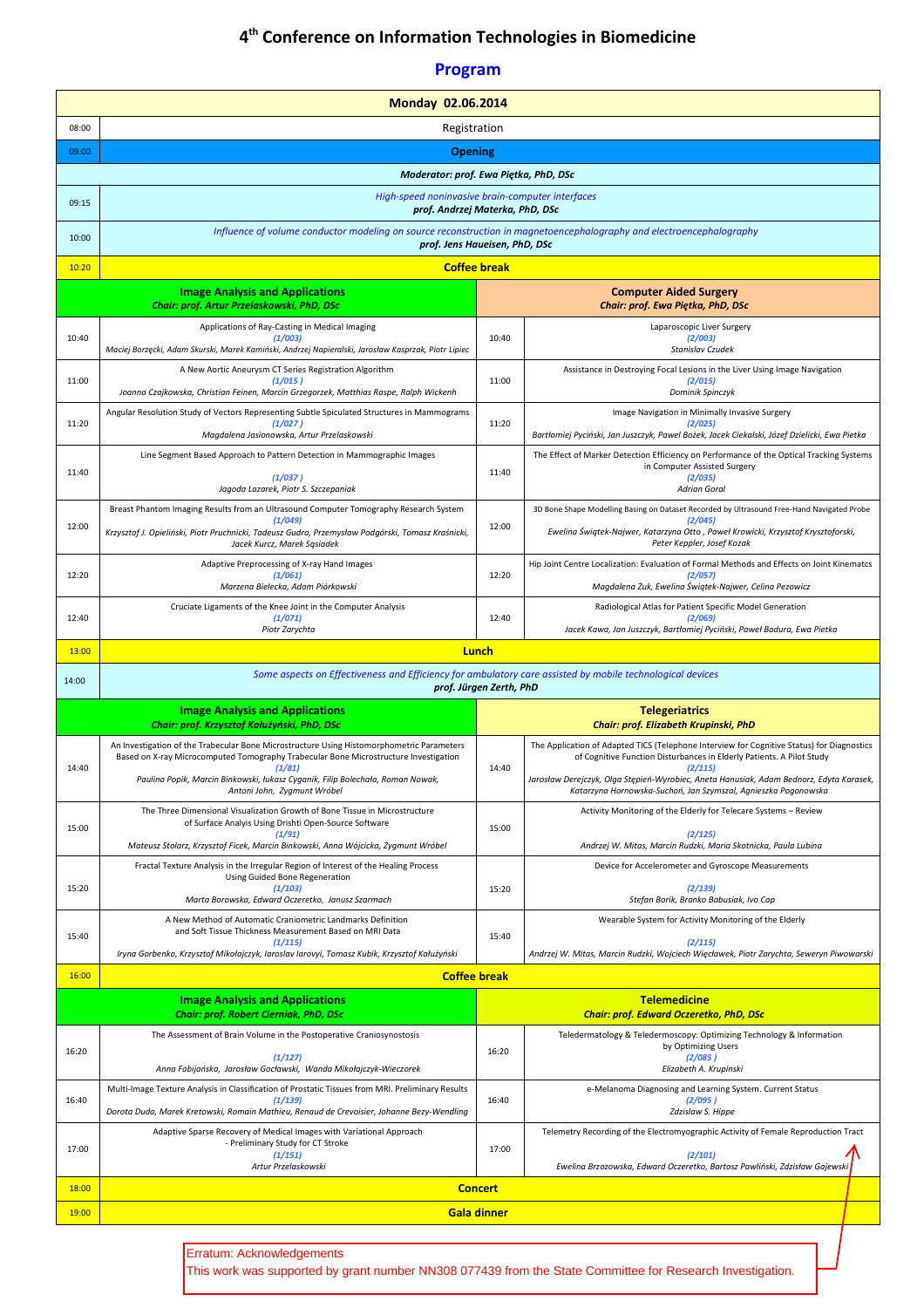## **4 th Conference on Information Technologies in Biomedicine**

| <b>Tuesday 03.06.2014</b>                      |                                                                                                                                                                                                                                |                                                                     |                                                                                                                                                                                      |  |  |  |
|------------------------------------------------|--------------------------------------------------------------------------------------------------------------------------------------------------------------------------------------------------------------------------------|---------------------------------------------------------------------|--------------------------------------------------------------------------------------------------------------------------------------------------------------------------------------|--|--|--|
| Moderator: prof. Andrzej Napieralski, PhD, DSc |                                                                                                                                                                                                                                |                                                                     |                                                                                                                                                                                      |  |  |  |
| 9:00                                           | From Data to Information Granules: Towards Fundamentals of Granular Computing<br>prof. Witold Pedrycz, PhD, DSc                                                                                                                |                                                                     |                                                                                                                                                                                      |  |  |  |
| 09:45                                          | A Machine Learning Approach to Identify Prostate Cancer Areas in Complex Histological Images<br>Arkadiusz Gertych, PhD                                                                                                         |                                                                     |                                                                                                                                                                                      |  |  |  |
| 10:30                                          | <b>Coffee break</b>                                                                                                                                                                                                            |                                                                     |                                                                                                                                                                                      |  |  |  |
|                                                | <b>Bioinformatics</b><br>Chair: prof. Ewaryst Tkacz, PhD, DSc                                                                                                                                                                  |                                                                     | <b>Image Analysis and Applications</b><br>Chair: prof. Antoni Nowakowski, PhD, DSc                                                                                                   |  |  |  |
| 10:50                                          | Spectral Classification of Dual Nuclear p16/Ki67 Positivity in Pap Smears<br>(1/307)<br>Sukhveer Sandhu Singh, Arkadiusz Gertych                                                                                               | 10:50                                                               | Application of the Digital Curvelet Transform for the Purpose of Image Denoising in MRI<br>(1/165)<br>Joanna Świebocka-Więk, Henryk Figiel                                           |  |  |  |
| 11:10                                          | Simulation Analysis of the ATR Module as a Detector of UV-Induced DNA Damage<br>(1/317)<br>Monika Kurpas, Katarzyna Jonak, Krzysztof Puszyński                                                                                 | 11:10                                                               | Universal Segmentation Framework for Medical Imaging Using Rough Sets Theory<br>and Fuzzy Logic Clustering<br>(1/175)<br><b>Marcin Majak</b>                                         |  |  |  |
| 11:30                                          | Protein Hotspot Prediction Using S-Transform<br>(1/327)<br>Jan Kasparek, Denisa Maderankova, Ewaryst Tkacz                                                                                                                     | 11:30                                                               | Ultrafast Iterative Model-Based Statistical 3D Reconstruction Algorithm for X-ray<br>Computed Tomography<br>(1/187)<br>Robert Cierniak, Michal Knas                                  |  |  |  |
| 11:50                                          | Extended Spatial Evolutionary Games and Induced Bystander Effect<br>(1/337)<br>Michał Krześlak, Andrzej Świerniak                                                                                                              | 11:50                                                               | Comparison Study of Two Programs Dedicated to X-ray Microtomography Data Analysis<br>(1/197)<br>Joanna Śróbka, Marcin Binkowski, Martyna Czaja, Iwona Szarejko, Zygmunt Wróbel       |  |  |  |
| 12:10                                          | Prediction of the Behavior of Mammalian Cells After Exposure to Ionizing Radiation Based<br>on the New Mathematical Model of ATM-Mdm2-p53 Regulatory Pathway<br>(1/349)<br>Katarzyna Jonak, Monika Kurpas, Krzysztof Puszyński | 12:10                                                               |                                                                                                                                                                                      |  |  |  |
| 12:30                                          | Euler's and Taylor's Expansion Method Applied on Non-Linear Pharmacokinetics Model<br>(1/363)<br>Daniela Gombárska, Mariana Beňová                                                                                             | 12:30                                                               |                                                                                                                                                                                      |  |  |  |
| 13:00                                          | <b>Lunch</b>                                                                                                                                                                                                                   |                                                                     |                                                                                                                                                                                      |  |  |  |
|                                                | <b>Bioinformatics</b><br>Chair: prof. Ivo Provaznik, PhD, DSc                                                                                                                                                                  | <b>Biomechanics</b><br><b>Chair: prof. Zygmunt Wróbel, PhD, DSc</b> |                                                                                                                                                                                      |  |  |  |
| 14:00                                          | Prokaryotic DNA Signal Downsampling for Fast Whole Genome Comparison<br>(1/373)<br>Karel Sedlar, Helena Skutkova, Martin Vitek, Ivo Provaznik                                                                                  | 14:00                                                               | Overview of the Ocular Biomechanical Properties Measured<br>by the Ocular Response Analyzer and the Corvis ST<br>(2/377)<br>Magdalena Jędzierowska, Robert Koprowski, Zygmunt Wróbel |  |  |  |
| 14:20                                          | Relationship of Bacteria Using Comparison of Whole Genome Sequences in Frequency Domain<br>(1/393)<br>Vladimira Kubicova, Ivo Provaznik                                                                                        | 14:20                                                               | Numerical Analysis of Taylor-Type External Fixator by Means of FEM<br>(2/387)<br>Mateusz Pawlik, Marcin Basiaga                                                                      |  |  |  |
| 14:40                                          | Three-Step Framework of Feature Selection for Data of DNA Microarray Experiments<br>(1/405)<br>Pawel Trajdos, Adam Kamizelich, Marek Kurzynski                                                                                 | 14:40                                                               | Influence of Radiation on Mechanical Properties of Ultra High Molecular Weight<br>Polyethylene (UHMWPE)<br>(2/395)<br>Magdalena Grygiel, Marcin Kaczmarek                            |  |  |  |
| 15:00                                          | <b>Poster session</b>                                                                                                                                                                                                          |                                                                     |                                                                                                                                                                                      |  |  |  |
| 16:00                                          |                                                                                                                                                                                                                                |                                                                     |                                                                                                                                                                                      |  |  |  |
| 16:30                                          | <b>Social event</b>                                                                                                                                                                                                            |                                                                     |                                                                                                                                                                                      |  |  |  |
| 19:00                                          | <b>Dinner - fire place</b>                                                                                                                                                                                                     |                                                                     |                                                                                                                                                                                      |  |  |  |